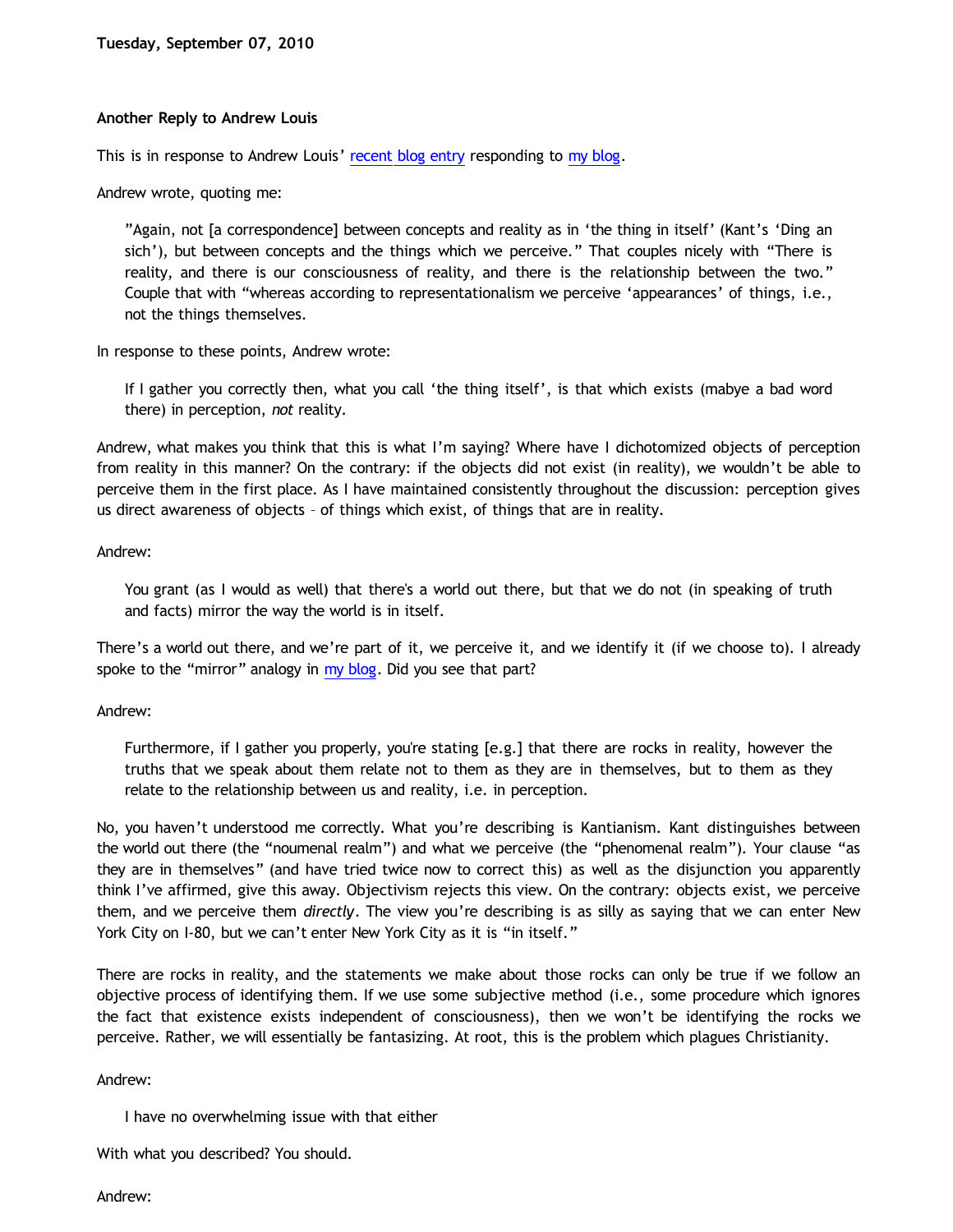The volitional/active portion of cognition is what supplies the reasons for believing the things we do

Not on my view. On my view, the facts of reality supply the reasons for believing the things that I believe. As a volitional consciousness, I have to make the choice to go with the facts, or to ignore them.

Andrew:

Let me throw this out there; I'm with Richard Rorty when he says that beliefs are not representations, but rather habits of action;

Does he say this about all beliefs of all men? How could he know this? (I'm not saying he can't; just wondering how he does.) I think people do generally automatize many of their belief patterns, but they were not originally habitual. We had to learn them at some point. And even then, one must have capacity to form concepts and subsume new units into their content.

For instance, if I have developed a habit of fearing loose dogs – i.e., the belief that a loose dog can be dangerous – when I encounter a loose dog I've never seen before, I can identify it as a dog and integrate into the sum of my knowledge (including, relevantly, my belief that it could be dangerous) only if my beliefs have a conceptual basis.

I'm not an expert on Rorty, but I'm sure even he would grant at least some of what I'm saying here.

Mind you, I tend to see belief as a degree of confidence in a claim, namely a degree falling short of certainty. If my co-worker asks, for instance, where the boss is, I might reply that I \*believe\* he went to lunch. By stating it this way, I'm tacitly communicating to my co-worker that I think this, but also that I'm not sure.

Similarly, if I encounter a loose dog, I believe it may be dangerous, but I'm not certain. It may be a really dopey, friendly dog who comes running up to me to make friends. It's happened before, and such counter-examples are integrated into my beliefs.

Andrew:

and that words are not representations, but tools.

On Rorty's view, what's the relationship between words and concepts? Or would he say there's no relationship there to begin with?

# Andrew:

Furthermore I'd add that the manner with which we define things to be (or talk about things, the nature of our discourse) is related not to the way the world is in itself, but according to how things best suit our current needs and interests.

Actually, we do not define things – i.e., the particulars that exist in the world. We define the concepts we form to identify and integrate those things.

# Andrew:

To say that the world causes us to have beliefs is simply to recognize that there is a world out there that's ultimately going to push us around in ways that are not under our control.

The world does not push us around to believe certain things. The diversity of thought throughout mankind's history shows at least this.

But causality is a strict taskmaster. So is the pleasure/pain mechanism built into our biology. A person will feel pain when he touches a hot stove. If he doesn't want to feel the pain again, he would do well to identify its cause. Nevertheless, he's still free to concoct the belief that the pain he experiences was caused by a group of invisible gremlins hiding behind the pot. There's nothing in reality that's going to come into his mind and stop him from confusing what he imagines with what is real. That's why religion can persist so apparently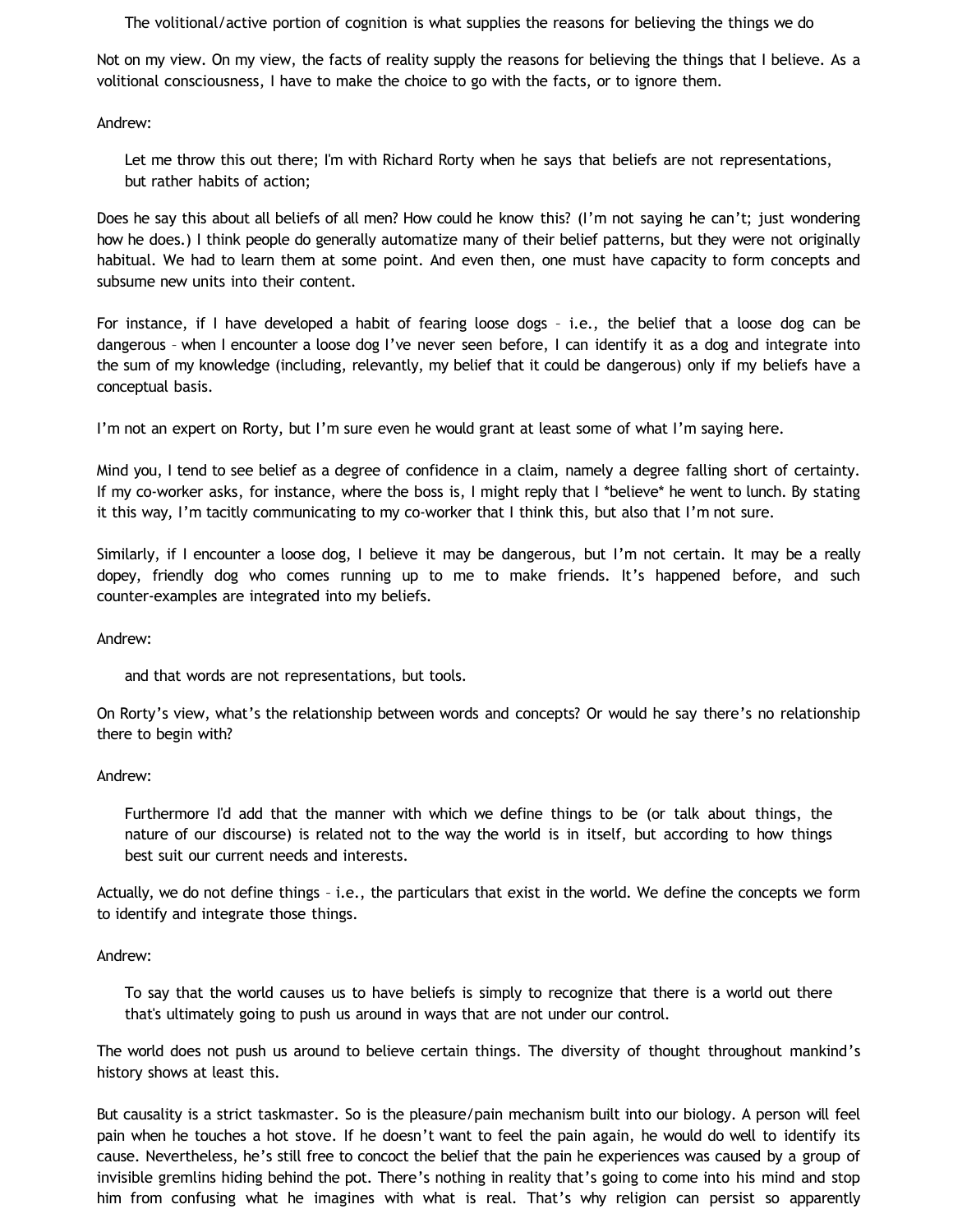unchecked.

Andrew:

I think where there would ultimately be a hang up between you and I is your idea of an objective process of identification as a means of ascribing truth, and how far that stretches.

Fine. I'll go the way of objective identification, you go the way of… whatever. Deal? Just understand that the way of objective identification is not Platonic, nor is it "on par" with anything involved in Sye's worldview when I affirm that truth is absolute.

Andrew:

Secondly, I don't see the need (as a pragmatist) to hold to the axioms you do.

In addition to telling us where knowledge begins, the axioms demarcate the relationship between consciousness and its objects, and thus explain why, for instance, the imaginary is not real. You don't see the need for this? Neither does Sye.

In the comments section of [my blog](http://bahnsenburner.blogspot.com/2010/09/reply-to-andrew-louis.html), visitor OpenlyAtheist wrote the following:

As for the axiomatic nature of the senses; whenever an apologist pulls some such Plantinga-type move, I simply point out that anyone attempting to convince me my senses aren't reliable makes use of those very senses in presenting their argument to me.

Andrew responded:

This all hangs upon what one means by the senses and consciousness.. If one defines consciousness and the senses as on par with a mental state which aligns itself with (say) a "feeling" (as in, I feel that I'm conscious as I'm perceiving) as opposed to a more behaviorist/objective approach that simply says consciousness is "what we observe" [simply] in other people as they interact with their environment, then you're begging the question and/or presupposing that someone else has such feelings.

Consciousness is the faculty of awareness. It is essentially active in nature. Perception is man's means of acquiring awareness of the world. Knowledge is knowledge of objects, of reality, of things that exist. In order to acquire knowledge of things that exist, a subject must have awareness of those things. Man has awareness of the things in his environment by means of perception. Perception thus precedes knowledge.

Is a man "begging the question" just by perceiving an object? Of course not. His perception of the object is not an argument, nor is it an inference from some prior non-sensory (or nonsensical) knowledge. Is he begging the question by grasping the fact that he's perceiving an object? No, he's not. He did not need to argue his way to this awareness. All he needed to do was recognize the fact that he's perceiving something, which – like perception – is itself a form of direct awareness called introspection. Nor is he begging the question by identifying the faculty which he has observed in himself. Moreover, he is not begging the question when he observes other human beings possessing sensory organs and actions analogous to his own in response to how those sense organs are stimulated, and inferring from this that those other human beings must therefore possess a faculty of awareness analogous to his own. What premise would he be affirming in such an argument that assumes the truth of its own conclusion? Blank out.

Even if one wants to argue that OpenlyAtheist's point here begs the question, his statement can easily be modified to bypass this objection completely and still accomplish its intended end. He could simply point out that anyone attempting to convince him that his senses aren't reliable requires him (OpenlyAtheist himself) to make use of those very senses in learning what that argument may be, thus performatively defeating itself. OpenlyAtheist would have either to look at some text and read it (thus requiring him to use his eyes – the sense organs associated with sight), or listen to some speech and comprehend it (thus requiring him to use his ears – the sense organs associated with hearing). (Similarly, if he were blind and had to discover the nature of the argument through Braille, he would still be relying on his sense of touch.) Thus the argument could be coming from a robot which has no consciousness of its own, and yet OpenlyAtheist still needs to rely on those very senses which the argument is trying to undermine. Thus even to have awareness of the argument, means